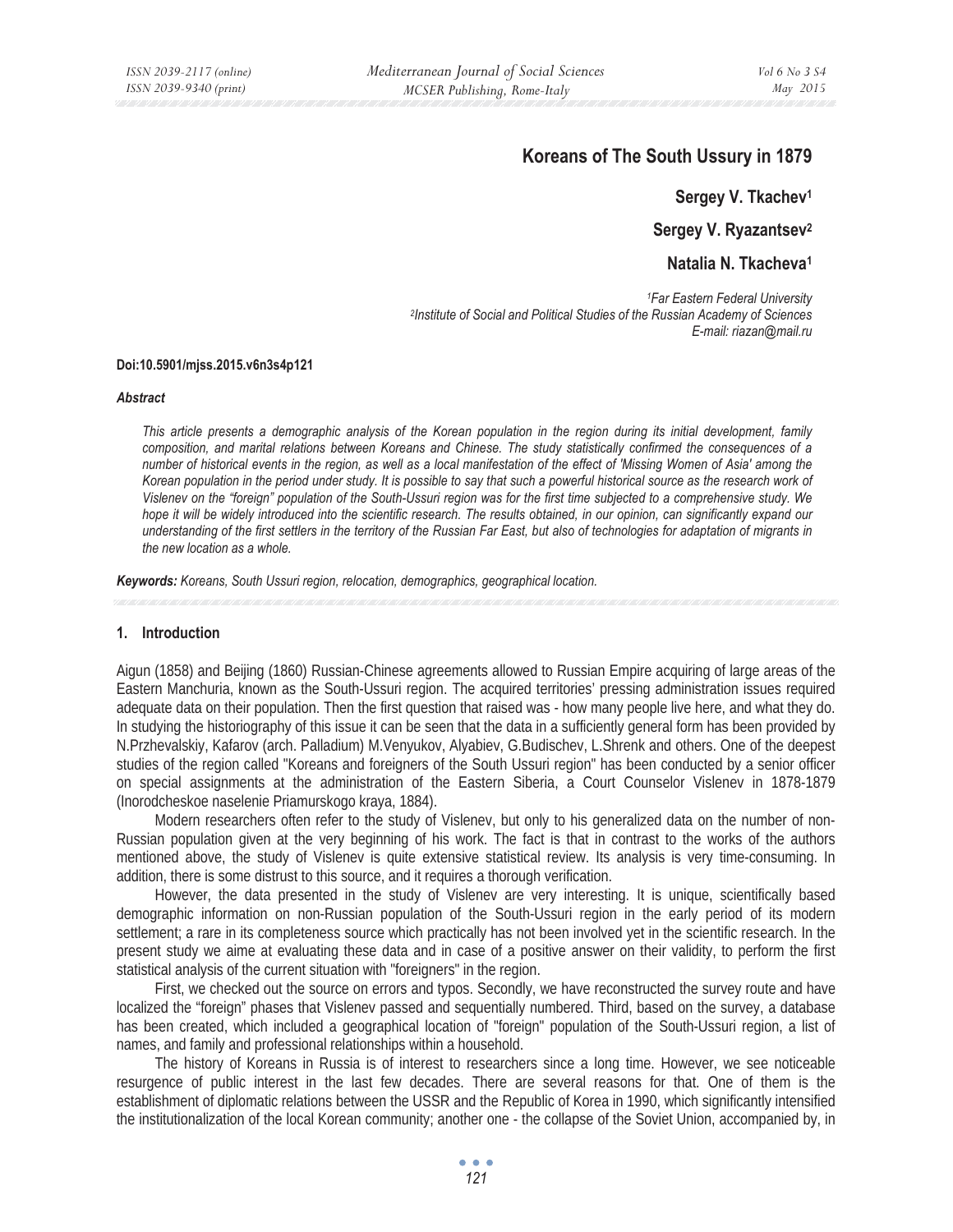particular, the relocation of Koreans from the Central Asian republics to Russia, and, respectively, the desire to understand the complex history of Koreans in Russia and their place in it.

A number of works devoted to this subject has been recently published (Saveliev, 2010; Lee, 2012 & Tkachev, 2010). In addition, the topic is actively discussed in the context of understanding of the mass deportations during Stalin's time (Naimar, 2010). "Koryo Saram-- unreliable people", a Korean documentary film is also worth mentioning (Chung, Matt Dibble & Meredith Jung-En, 2006). Of course, the migration of Koreans in the former Russian Empire are also of interest in terms of the general theory and practice of migration, particularly emerging in the new millennium (Ryazantsev, 2013 & Mishchuk, 2013).

According to the works of Korean researchers, the history of migration of Koreans from the Korean peninsula to Russia before the revolution of 1917 has several periods (Chzhon, Bon Su. 2011, p.173). The first period of migration (1863-1884) is mainly related to the economic difficulties of the peasants on the peninsula. And if the Joseon Dynasty, ruling at that time, somehow prevented their peasants resettlement to Primorsky region of Russia, the Russian side did not show strong opposition to this relocation, bearing in mind the need for development of virgin lands.

The second period (1884-1894) begins with the signing in 1884 of the joint trade treaty expiring in 1894. Shortly after the second wave of resettlement the attitude of the Russian Empire toward the emigration of ethnic Koreans from the Korean peninsula has changed for the better.

The third period lasted from 1894 to 1910. In 1894, there was the Tonhak peasants' rebellion in Korea. This period is characterized as a period of politically motivated resettlement of immigrants. Starting 1910 Japan controls the entire Korean peninsula. According to this chronology, our study refers to the first stage of the migration of Koreans to Russia.

The appearance of the first Korean settlers in the Russian territory is described in detail in (Pak, 1993 & Petrov, 2000). There is some disagreement in this event's dating. Some researchers are of the opinion that it happened in 1863, others - in 1864. According to Kuhner " the first Korean settlers came to the Primorsky region in 1862 or in 1863 (in 1861 there were no Koreans in the new Russian region) (Kyuner, 1912). Recall that the first Russian settlement in the South-Ussuri region appeared after the signing of the Aigun agreement in 1858. This relocation was due to the extreme lack of lands in North Korea, forcing farmers to fight for survival. As a result, any cataclysm led to mass starvation. "A small amount of arable land (an average of 0.5 tithes per person), its poor performance, due to its low quality, is the reason that in the country, despite the hard work of its inhabitants, there is no surplus in cereal products, the residents have barely enough food to feed themselves" (Bayov, 1904).

After joining the South Ussuri region of the Russian Empire, the Koreans had a chance to change the conditions of their life. Starting 1863-1864 the first Korean families began to relocate to the Posiet and Suyfun regions where they organized several settlements (Sedimi, Tizinhe, Yanchihe, Adimi, Korsakovka, Putsilovka, Sinelnikovo). According Budishchev, who described the forest of the Posiet region in June 1867, "The Koreans arrived here recently, but sow bread and vegetables, although their first winter was destitute. From their ploughed fields that I have seen and the convenience of the location, I believe that the Koreans will have a lot of bread and live a good life"(Lesa Priamurskogo kraya, 1883, p. 361).

A vilage of Korean "fangzi" houses in the South-Ussuri region looked like their traditional settlements in Korea. "In the extreme north-east (of North Korea) villages are largely a series of extremely scattered fāngzi's, in which they live in groups of 1 to 2 and rarely of 3 families. As we move to the south-west, villages become more compact, consisting of 2 - 3 groups of fairly significant number of fāngzi's located closer to each other ... 5 to 6 persons usually live in every household here, from time to time the number of inhabitants of a household reaches 10 people " (Bayov, 1904). (It is worth noting that our geo-information and statistical data analysis of Vislenev's study gives almost the same distribution). In the works of Korean researchers we find quite detailed information about the construction principles of traditional rural households and housing technologies (Oh Hong-seok, 2009), which in the South-Ussuri region differed little from those that were established in North Korea.

However, the immediate cause of the mass transition was the hunger of 1869. This migration was spontaneous and was accompanied by a very significant number of deaths. "In the fall of 1869, when North Korea suffered serious flood, and afterwards strong frost, which destroyed crops, a new, massive relocation of Koreans gone with the terrible hunger began into the Russian territory.... In late September - early October 1850 Koreans (1300 men and 550 women) came to Tizinhe without warm clothes and food stocks... In late November - early December 1869 4500 Koreans suddenly crossed the border.... Later it turned out that during the entire year of 1869 6543 people crossed the Russian border (3533 men and 3010 women, one third of them were children) (Pak, 1993). According to the official data, in 1870 3750 Koreans were settled in the territory of South-Ussuri region. Losses should be attributed to a death of hunger and the further transition of settlers to Manchuria, where they were settled by the Chinese authorities (Pak, 1993).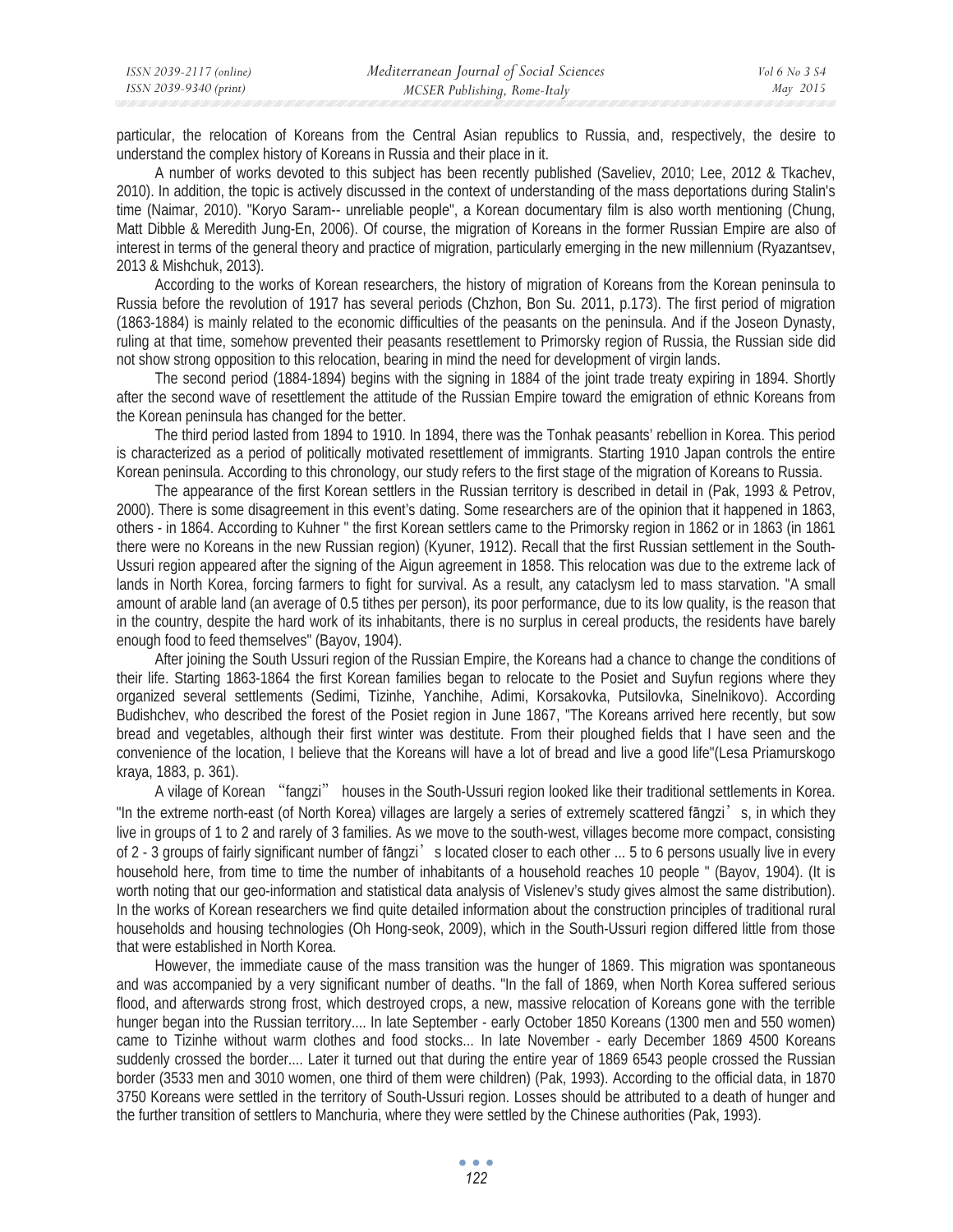| ISSN 2039-2117 (online) | Mediterranean Journal of Social Sciences | Vol 6 No 3 S4 |
|-------------------------|------------------------------------------|---------------|
| ISSN 2039-9340 (print)  | MCSER Publishing, Rome-Italy             | May 2015      |
|                         |                                          |               |

That is how the history of appearance of Koreans in Russia is given by different historical sources. However, there are several statistical studies made by the Russian administration in the territory of the South-Ussuri region and directly connected with the situation study of Koreans. They are the above-mentioned data of the expeditions of N.Przhevalsky, M.Venyukov, G.Budischev and others. However, the most complete study is Vislenev's "Koreans and foreigners of the South-Ussuri region" dated 1878-1879. The report of Vislenev was submitted in 1880 and published with small reductions in 1884 by the decision of D. Anuchin, the governor-general of the Eastern Siberia. The report presented in tabular form 1879 foreign population census data per capita of the Ussuri region, namely: national origin and belonging to the Orthodox Church, sex, age, full name, year of arrival to the Ussuri region, home location, family and professional relationships between inhabitants of a particular house (fangzi), belonging of households to villages, and the data on perfamily turnover of agricultural land not included in the published report (only a summary over all the districts was presented). The report covers 481 pages and gives information on 1039 fāngzi's scattered throughout the territory of about 80000 sq. km.

Our aim here was to verify the report of Vislenev and if the report's data accuracy is confirmed, to analyze the socio-demographic situation among the Korean population of the South-Ussuri region at an early stage of their relocation to the region.

# **2. Methods and Sources**

In the XIX and early XX centuries the methods of collecting information were already used. They were similar to the modern ones; in terms of methodology it is modern research, however, there were no modern data processing methods, primarily machining. Sociological studies were often very extensive, but presented in tabular form, they did not allow a deep analysis of their results - all mathematical analysis was limited to the summation or an approximation in case of insufficient data.

In this respect, a statistical overview of Vislenev provides an excellent opportunity for a fresh look at the life of the first foreign settlers of the Primorsky region. However, there is some distrust to this source. It is mentioned by Ivan Nadarov, Colonel of the General Staff, who arrived to the South-Ussuri region a year after Vislenev left it: "Several times I heard from people, that the statistical census of foreign population of the South Ussuri region, carried out by Vislenev in 1878 and 1879, does not deserve any trust on the grounds as if all his work had been made in Vladivostok, from his office" (Nadarov, 1886).

However, I. Nadarov himself - one of the founders and active participants of the "Society for the Study of the Amur region," - said that the data of Vislenev is quite reliable and gives his proofs:

- 1) "Speaking as someone who took many of Vislenev' s paths, I always heard from Manzi about the Vislenev ̓s census. Checking his tables, at every step I was convinced of the correctness of their contents, including the names of fangzi landlords... $\dddot{a}$ ;
- 2) "... Mister Vislenev in his statistical tables has exactly mentioned the places where fāngzi's were really located" ;
- 3) the accuracy of Vislenev's data has been confirmed by the "assessor" of the Suchan area, Prince Kropotkin, as well as by Oshurkov, the "assessor" of Posiet area, and by Zanadvorov, the Head of Suyfunsk County (Nadarov, 1886).
- 4) According to the data of Budishchev, who studied the region in 1861-1865, in the most populated Khankaisky and Suchansky regions there were 212 Chinese fangzi's; in these regions Vislenev (1879) recorded 209 fangzi landlords, who arrived to the regions before 1860. Two studies conducted at different times, give similar results confirming each other. "This gives even greater soundness to Vislenev's studies" (Nadarov, 1886).

Of course, the first thing that catches the eye, it is the scale of the study and, by the same time, its very limited time frame (1 year). The study has been conducted on the villages closed to the riverbeds and the seacoast. Of course, it could not fully describe all the foreign inhabitants of the region, but it covered the vast majority of them, since Chinese, Koreans, local Aborigines and Russians preferred these landscapes for compact settlement. But even with this limitation, Vislenev had to take (probably on foot, on horseback and by boat) a route of, according to our calculations, approximately 3787 km (without considering his way back) (Figure 1). This is a very large distance even by the modern standards, with the modern system of communications.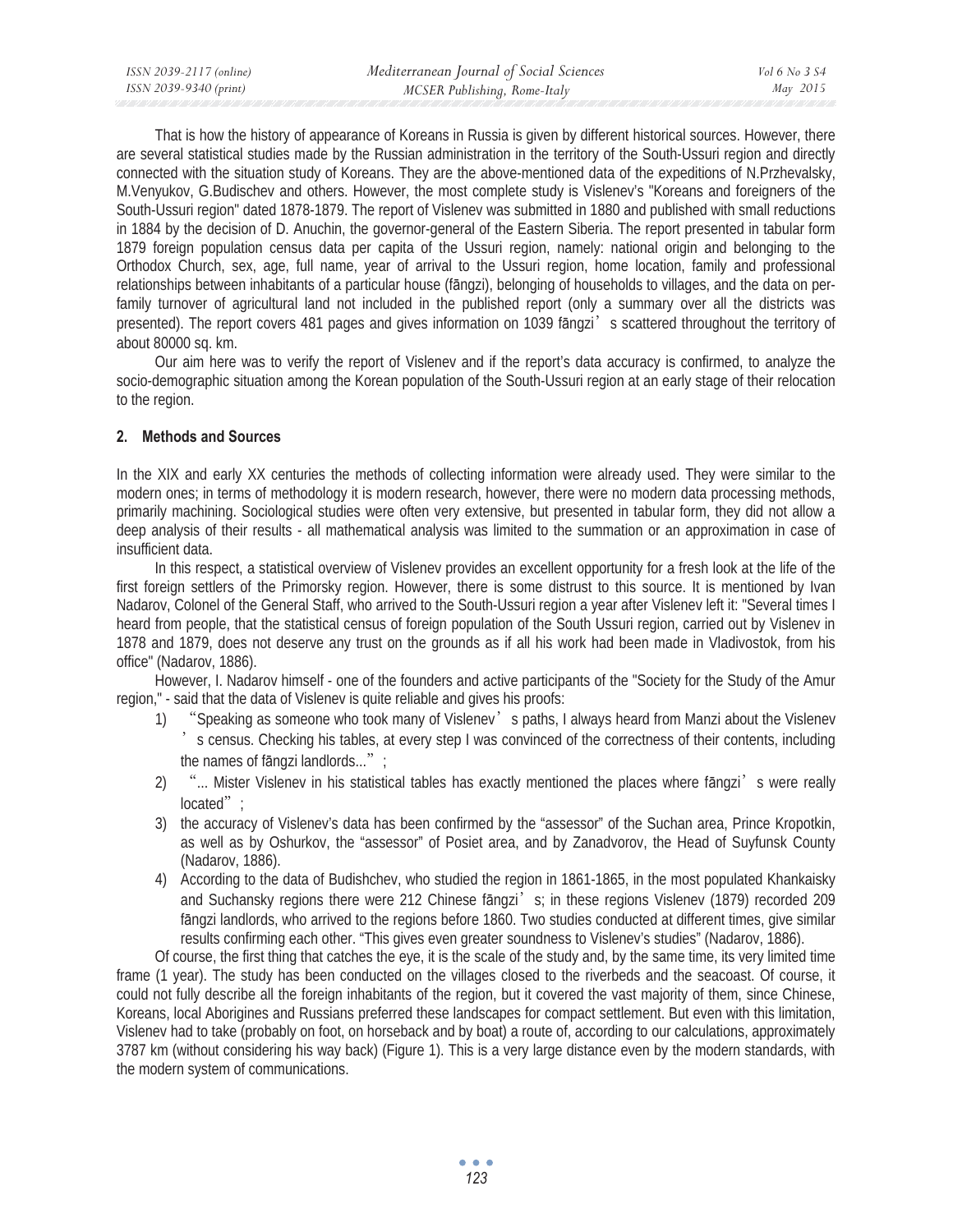



However, after a thorough analysis of the source, it can be said that the data given in it are not a "cabinet work" of Vislenev, but the result of a real, very labor-intensive and extensive research. In this article we will not give a complete proof of this argument. We mention only the names non-repeatability, accuracy of his routes' description (often with distances that differ from those calculated on the geographical maps of that time), data correspondence to little-known historical events, of which Vislenev was hardly aware, etc. Its credibility is confirmed by the errors that the survey contains. The unique possibility to make a study of that level is to break an expedition into 5-6 groups headed by reliable Vice Heads, experienced guides and interpreters.

One could also assume that the study has been conducted over several years. However, on each of the routes there were people, who arrived to the Russian Empire in 1879. Therefore, it can be concluded that the survey expedition was entirely conducted in that year. Apparently, Vislenev had considerable financial resources and the ability to simultaneously survey on different routes using one methodology. That increases even more the importance of his research of foreign population of the region.

Before to start our study, we have attempted to determine the authenticity level of Vislenev's report.

Firstly, the source has been checked for mistakes and omissions. They turned out to be quite a lot. For example, the total amount of Koreans in the South-Ussuri region included only those who lived in Korean villages, but did not consider those, who lived in separate fāngzi's (400 persons - 10% of the total). There was an error in the calculation of the total as well. We have tried to fix it.

However, there were some errors that could not be corrected. In some (very minor) cases Sino-Korean families were described with common children of over 16 years old (under 40 years old). This is unlikely, since for a variety of historical reasons, these families could be formed only after 1863 - the year when the first Koreans left their homeland. Before that year, it was also unlikely to create such families in Manchuria. Apparently, they were not their native children, but adopted ones. Anyhow, the problem lies in the fact that in the tables the "adoptees" were specifically marked, and they were a lot (51 persons in 1879 according to Vislenev). However, our assumption is confirmed by the fact, that among those "too aged children" the men were dominating (as well as among the "adoptees", girls were under the age of 18).

In addition, there are several cases in the tables, when the years of arrival to the South-Ussuri region follow each other in a certain repeated sequence. Most likely, these data suggest the dishonesty of the interviewer or of the person who has processed the results. However, for our study those nuances are not critical.

Secondly, we have reconstructed the route of Vislenev and, based on his description, accurately localized the fāngzi's he passed and sequentially numbered. This work proved to be very time consuming. The main problem here lied in identifying hydronyms that, to our time, often changed its name several times. Vislenev localized fāngzi's along the rivers or the seacoast with respect to each other in miles and, in addition, periodically added the distances to any noticeable points either through the main routes, or by a straight line on the map.

We often experienced problems. To identify the places we used our numerous historical maps and descriptions of places. When that did not help, we used the "countdown", when a geographically defined point was found within a route (usually at the intersection of several locations), the way back was reconstructed in the opposite direction. Published in 1883 the study "Description of forests of the Maritime region" of Captain Budishchev, whose routes in 1859-1867 were often similar to the ones of Vislenev, also has helped in some cases. QGIS 2.0 Dufour, which combines historical and contemporary maps, as well as geographic analysis, has been used for the localization of fāngzi's.

Finally, based on the survey of Vislenev, a database has been created including: geographical location of "foreign" population of the South-Ussuri region, names, family and professional relationships within a household. In this work we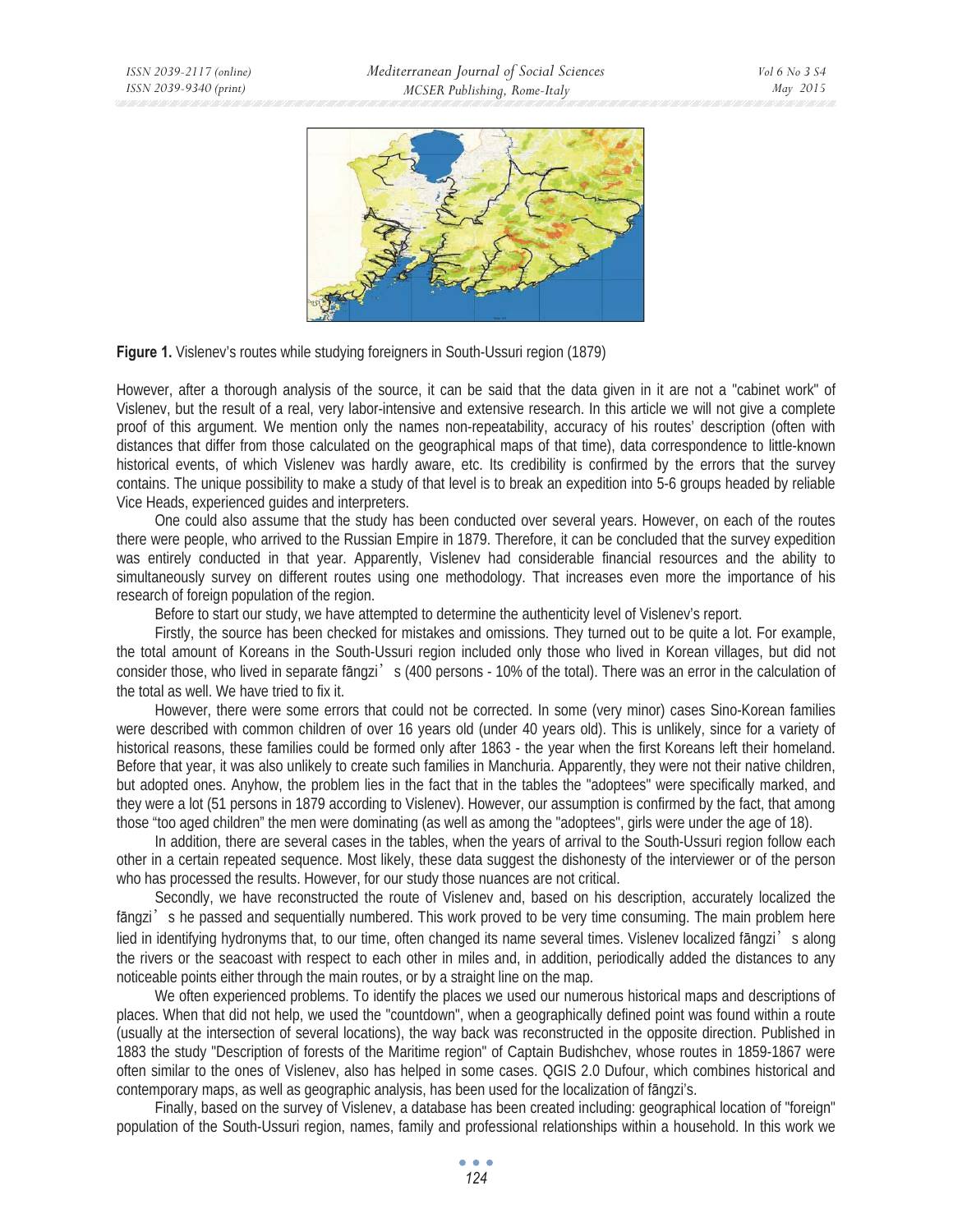present some results of the performed analysis.

In general, we can say that, despite the inaccuracies, typographical errors, negligence in collection of the data, we do not doubt the accuracy of the data of Vislenev's expedition. Moreover, as a result of statistical analysis, we found indirect evidence of some historical events, to which our attention will be given below. Since a large amount of data has been analyzed, to forge such statistics would be extremely difficult.

So, we came to the conclusion that in 1879 the Court Counselor Vislenev conducted a large and qualitative social research, the results of which may have a scientific value.

## **3. Results**

In total in 1879 the South-Ussuri region had a population of 6378 Koreans (3445 men and 2933 women). Overall, the gender and age structure (Figure 2) is sufficient for the harmonious sex ratio, taking into account the fact that it describes a resettlement community: number of women is less than number of men. It is clear that the Koreans resettled in families. However, the gender imbalance is still sensitive - about 15%. In reality, this ratio is even higher, since 130 Korean women were married to Chinese (see below). This imbalance changes over time. According to 1915 census data (i.e., 36 years after the study of Vislenev), among the Korean population of Nikolsk-Ussuri county, where the most part of the Korean population of the South-Ussuri region was concentrated, among the "ascribed" ( that is, who had their own plots of land) Koreans having Russian citizenship, men were only 2.5% more than women. At the same time, in "non-ascribed" and in Koreans having foreign citizenship men were 27.7% more than women (Naselennye I zhilye mesta Primorskogo rayona, 1915). However, the last indicator was apparently influenced by political factors. In other words, as the Korean peasant community settles in a new land, it becomes more stable.



**Figure 2.** Age and sex structure of the Korean community in the South-Ussuri region in 1879: 3445 men, 2933 women, mean age - 26.88 years

This situation is in stark contrast to the structure of the Chinese community of the South-Ussuri region of that time, where there were no Chinese women at all (Figs. 3-4). In general, this situation with the Chinese population of the region is very unique and requires further analysis. Russian historiography believes that the Chinese in the South-Ussuri region were "migrant workers", i.e. seasonal migrants. The data of Vislenev rather say that it was not true (at least, in 1879). The Chinese, who are not in Vladivistok, say they arrived to the region a few years (or many decades) before 1879. For example, two (of 979) Chinese fangzi owners (Te Chow Ying and Li Guang) say they arrived in 1820. And only three of them - in 1879.

On the other hand, the age and sex structure of the Koreans is similar to the demographic structure of Russian (Ukrainian) immigrants (Figure 5). The latter is very balanced, although this group has been created largely spontaneously. In both cases, it is focused, fundamentally the final migration of socially formed communities and families.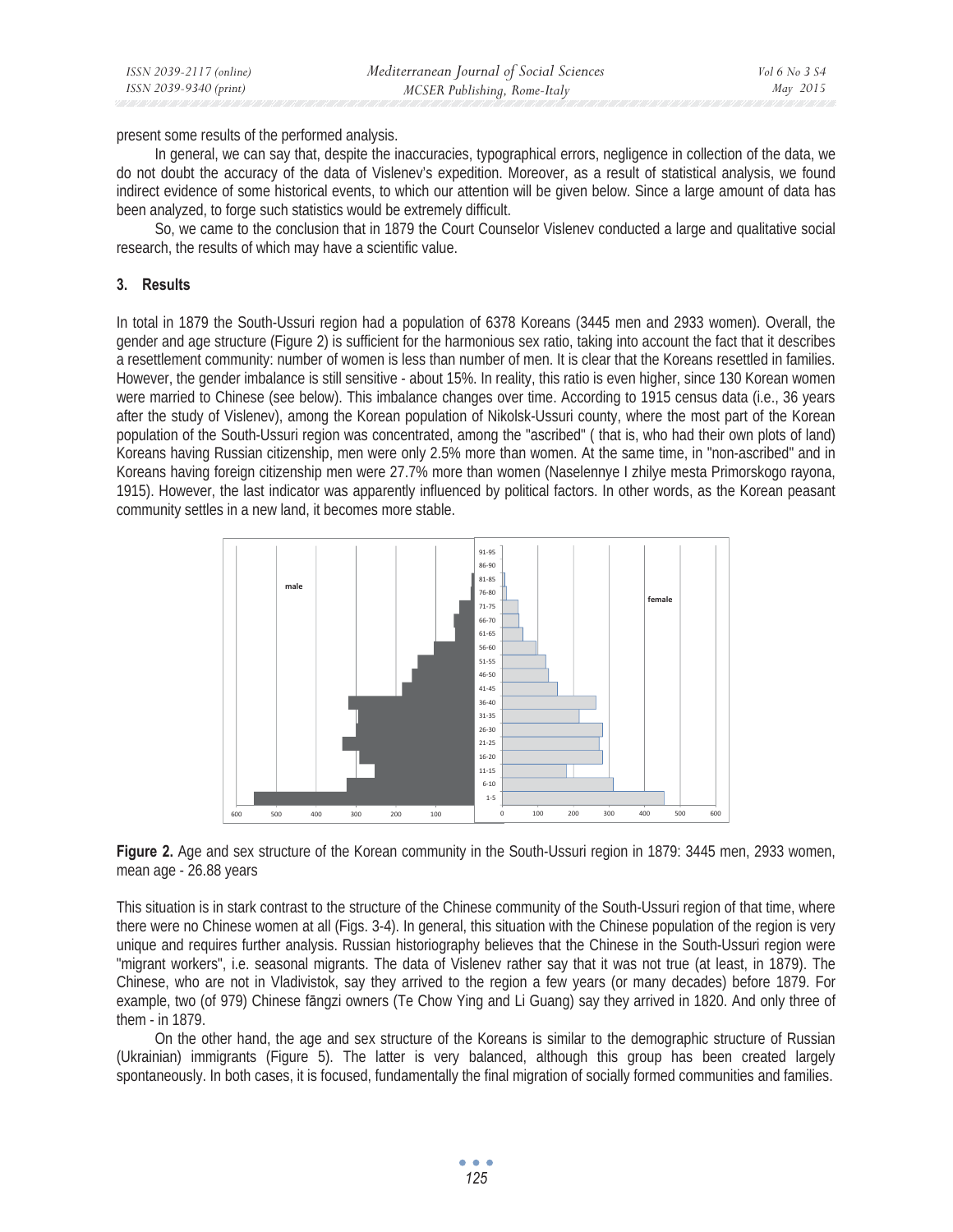

**Figure 3.** Age and sex structure of the Chinese community in the South-Ussuri region (without Vladivostok) in 1879: 5268 males, mean age 44.98 years



Figure 4. Age and sex structure of the Chinese community in Vladivostok in 1879: 1 165 men, mean age is 37.05 years



**Figure 5.** Age and sex structure of migrants from Chernigov province, arrived by sea to the South-Ussuri region in 1883 Estimated based on (Pereselenie russkich lyudey v Priamurskiy krai, 1884). 501 men, 509 women, mean age is 21.37 years.

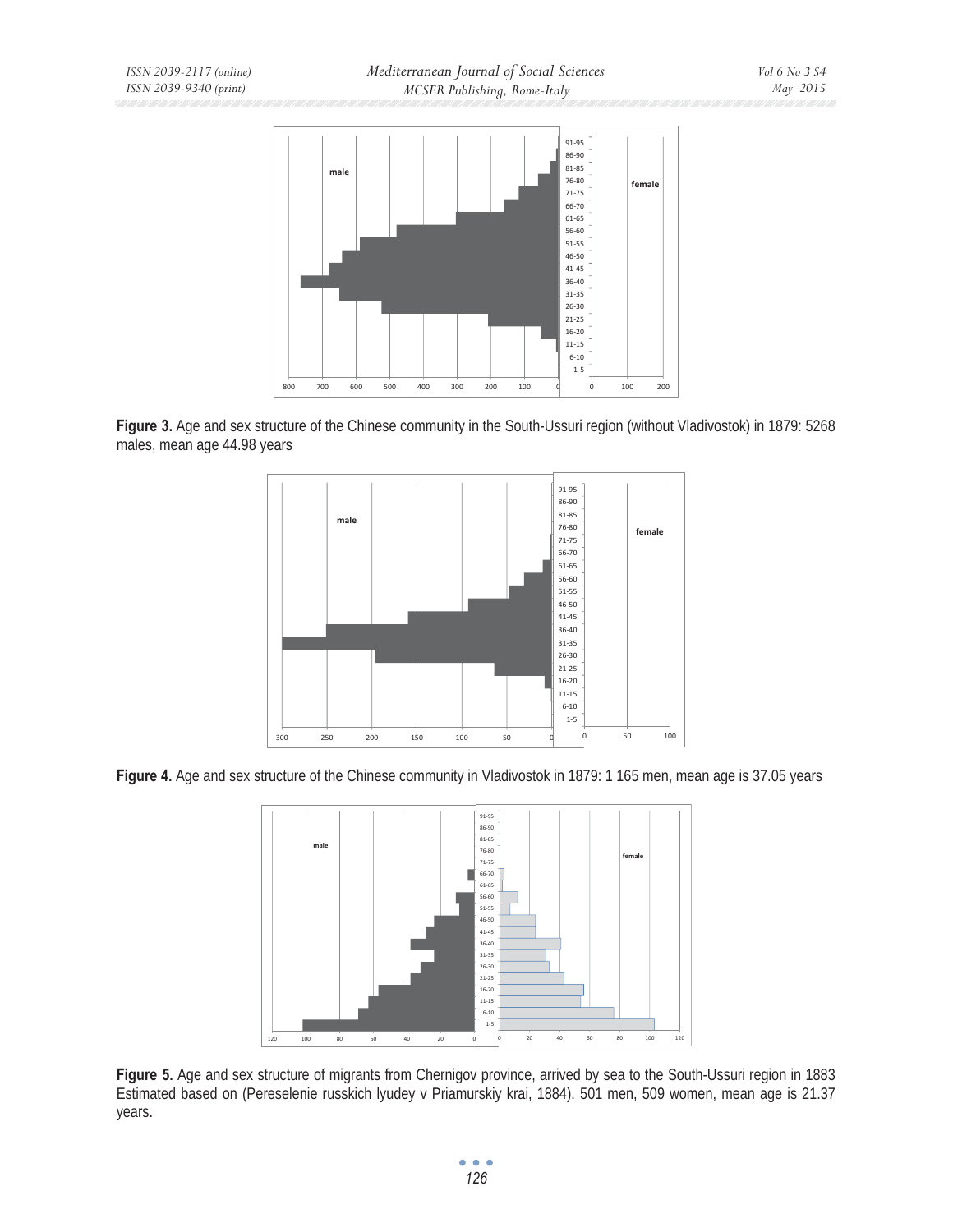As it can be seen in the reduced age-sex pyramid above (Figure 2), its structure is violated by the deficit of 11 to 15 years old population, i.e., born in 1864-1868 years. We consider this problem in more detail, while taking into account that the Koreans could bring already born children to their new settlement.



**Figure 6.** Number of Korean children in the South-Ussuri region in 1879, by year of birth

Figure 6 shows that the decline in fertility was observed in 1871, while in 1869-1870 there was an uncommon excess amount of born girls over boys. According to different sources, that time is a period of mass migration of Koreans accompanied by the enormous deaths of hunger and executions of deserters. At the same time Korean soldiers killed all the men and boys, women and girls were released (Pak, 1993). Vislenev's statistical data for newborns within this period confirms this fact – there were more girls. It should also be taken into account, that in extreme conditions (hunger, stress) the survival ratio of fetus and female infant is even higher, than the one of male infant in normal conditions.

However, no single Korean women have been recorded by the census, and in only five cases the fāngzi owners (exclusively in the Korean villages) were the widows of 45, 32, 27, 23 and 20 years old with their children. We wonder what happened to the other women and girls? Perhaps some of them went back to Korea to their remaining relatives. Some stayed. But in this case they had to join a family. However, in the lists of Korean families made by Vislenev we do not find any foreign women (girls could be adopted, and in this case we would not have been able to identify them).

We find "missing"Korean women in the territory of South-Ussuri region as Chinese wives. It is known that the Chinese ("Manzi"), who moved to the region, were men only (the relocation of Chinese women to the other side of the Great Wall of China was strictly forbidden until 1878). Therefore, the appearance of "free" women immediately entailed the establishment of Sino-Korean families.

In 1879, there were 130 such families in the South Ussuri region. According to Vislenev's records, Korean women in these families were wives and not concubines. Moreover, the structure of those records (and of other similar records made by Russian statisticians of that time) assumes a formal distribution of status roles in relation to the eldest within the household (of course, from the point of view of the interviewer). The names of fāngzi owners were immediately followed by the names of their wives, right after them - their common children and "adoptees" inheriting a household, and then associates, employees, other inhabitants and their families. It seems, that such a situation is fully consistent with the idea of Richard Wrangham that "the need for a man to have a wife in order to provide himself with food is a universal rule among hunter-gatherers. Food seems to more influence man's decision to get married, than a need for a sexual partner" (Wrangham, 2009, p.75).



**Figure 7.** Manza and Korean. Photo of V.V.Lanin (70s of XIX century, South Ussuri region)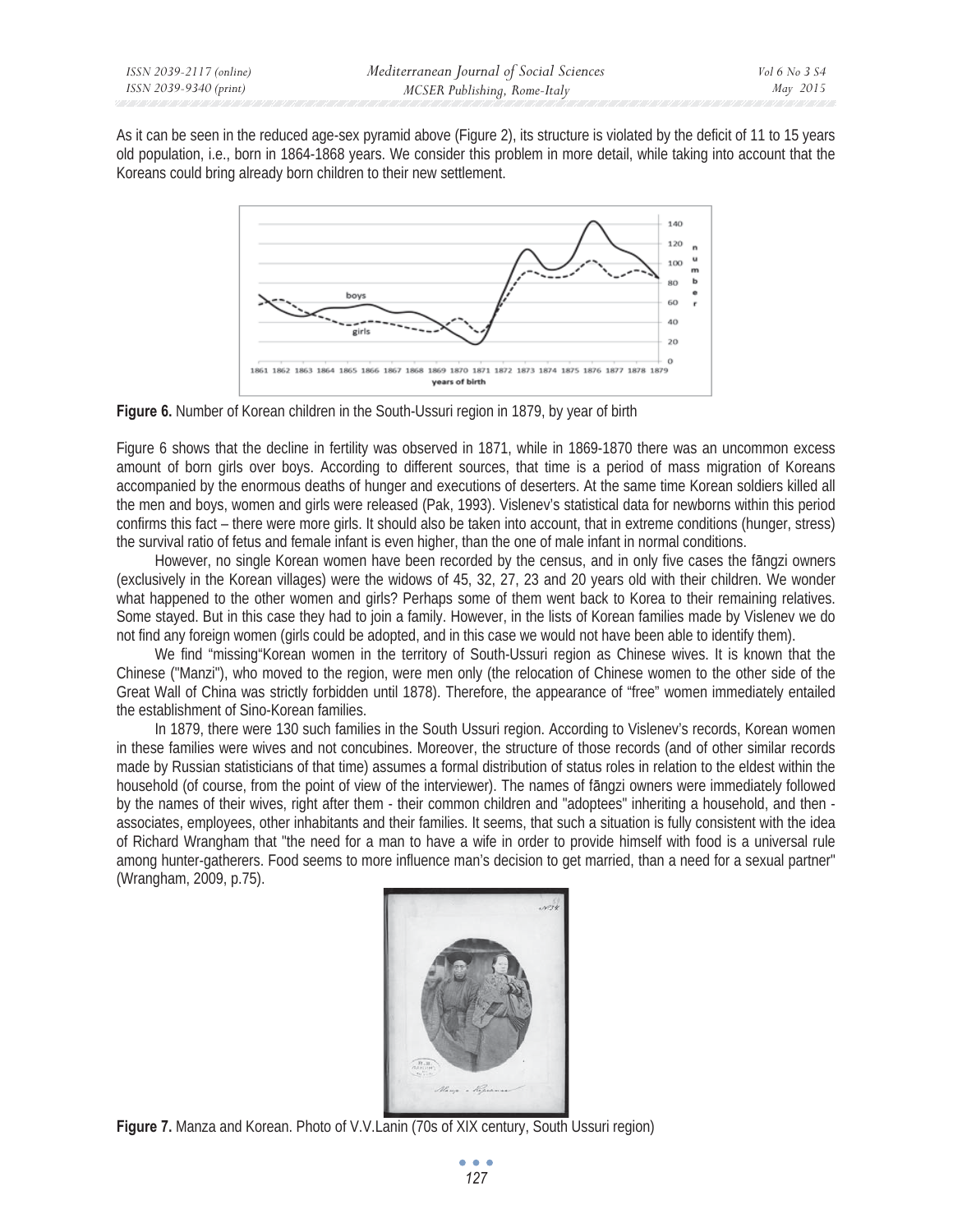There were no "free" Korean women, which could be interpreted as concubines in Chinese fāngzi's. Apparently, Korean women enjoyed great popularity among Chinese men compared with Aboriginal women (Figure8.). There were far fewer Sino-Taz families, and young Potuyzes (born in Sino-Korean families) almost always chosen wives among Korean women.

| Men               | Chinese | Koreans | Potuyzes (Koreans) | Taz | Potuyzes (Taz) |
|-------------------|---------|---------|--------------------|-----|----------------|
| Women             |         |         |                    |     |                |
| Chinese           |         |         |                    |     |                |
| Koreans           | 125     |         |                    |     |                |
| Potuyzes (Korean) |         |         |                    |     |                |
| Taz               | 60      |         |                    |     | 25             |
| Potuyzes (Taz)    |         |         |                    |     |                |

**Figure 8.** Interethnic relationships outside of compact residence of the Korean settlers. According to the terminology of Vislenev, Potuyzes are descendants of mixed marriages. Here "Potuyzes (Korean)" are descendants of Chinese-Korean marriages, and "Potuyzes (Taz)" are descendants of the Chinese-Aboriginal marriages

Based on those data, we can say that there was a formal monogamy within Sino-Korean fāngzi's (which is completely natural given the shortage of women), although we cannot exclude "passing a woman for a while". In general, considering the statistics of Vislenev on such households, it seems that the Chinese tried to create a family, with the possibility of transferring the accumulated property to descendants (if there were no any, they took "adoptees"), providing themselves care in old age and (which is important for religious grounds in the eastern nations) after death.

Demographic analysis of the descendants of the Sino-Korean marriages is of our particular interest. Among those "Potuyzes" there were 154 men and 109 women, some of them should have been "adoptees".





Despite the slight quantitative expression of this process, the above graph shows that:

- 1. Single Chinese accepted mostly Korean boys and young men to their households as "adoptees"; among them there were no Korean girls who were born before 1861; it is also difficult to fix the adoptees - natives of the indigenous population (though in the latter case it was possible to change the name, and for an interviewer they may be represented as "Manzi").
- 2. A spike of adoption of girls to Manzi families was recorded in 1868, apparently, simultaneously with a marriage to a Korean mother; at the same time the number of adopted boys decreases (to 0 in 1869). This confirms that Korean men and boys were killed during their transition through Tumangan river to Russia.
- 3. Starting 1870, we observe a sharp spike in the appearance of "Potuyzes", probably already common children of Manzi and widowed Korean women.
- 4. Unusual excess of the number of newborn girls over newborn boys in 1871 could confirm either continuing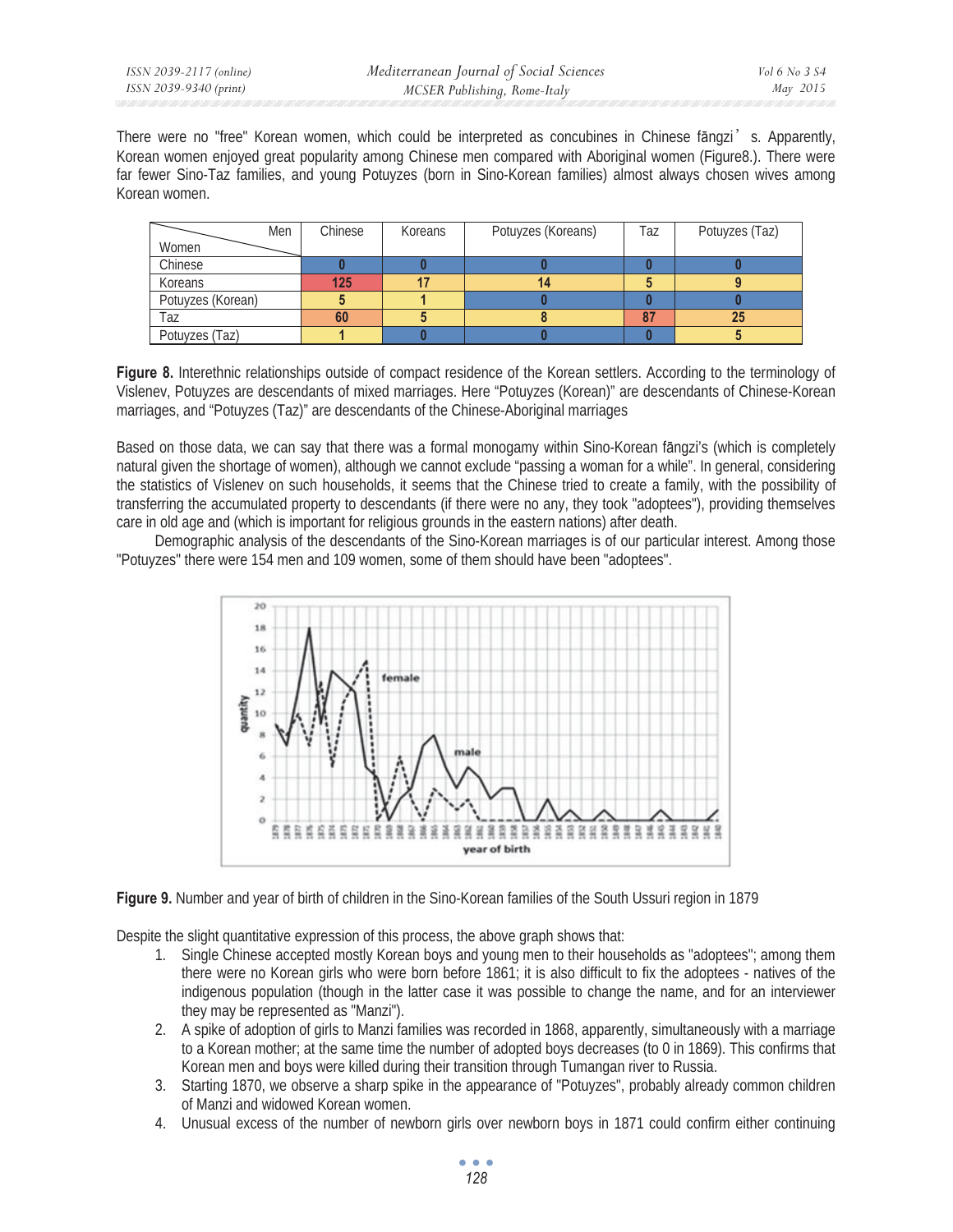| ISSN 2039-2117 (online) | Mediterranean Journal of Social Sciences | Vol 6 No 3 S4 |
|-------------------------|------------------------------------------|---------------|
| ISSN 2039-9340 (print)  | MCSER Publishing, Rome-Italy             | May 2015      |

widows' (with daughters) admission to Manzi families, or the hunger and other shocks that affect a male fetus heavier, than a female one.

In general, the majority of Koreans prefer to settle in a compact way (Figure 10). Settling represented in this figure on the basis of later collected data, mostly repeats the situation, which was observed by Vislenev in 1879. There is difference in a wider distribution along the border and in the population of Vladivostok.

In the Posiet department (Figure 10 - Yanchihinskaya and Adiminskaya parishes) in 1879 the Korean settlements are almost exclusively monoethnic. However, further north along Suyfun river (Razdolnaya) and Suchan river (Partizanskaya), the situation changed:

- a) Chinese workers appear in the Korean settlements.
- b) Mixed Korean-Chinese villages appear, when Korean fāngzi's were built next to Chinese ones, while, paradoxically, they somehow had a separate management.
- c) Korean villages (Suchan) emerge among Chinese villages and individual fangzi's.

By the same time, interethnic marriages were rare. For Pokrovskaya and Borisovskaya parishes - 15 Chinese (all fāngzi owners) married to Koreans out of 162 Chinese fāngzi's. Note that here the maximum distance between Korean village and Chinese fāngzi, whose owner was married to a Korean, is 13 km (usually up to 5 km).



**Figure 10.** Number of Koreans in the South-Ussuri region (1907)

Thus, they were marriages between neighbors. A woman could maintain contact with her relatives. In Avvakumovsk district adjoining the North-Ussuri region, the situation is different. The population denisty here is lower, and the distance between Korean and Chinese fāngzi, whose owner was married to a Korean, can reach 225 km. In spite of the distance from the areas densely populated by Koreans, there are 23 Sino-Korean (Chinese and aboriginal) marriages out of 168 non-Korean fāngzi's. In absolute terms and relatively - it's greater, than in areas densely populated by Koreans.

Figure 11 shows that, in general, the farther from Korea, the more the Chinese decided to get married, choose a local woman from the natives, and that is understandable. But in any case, the number of married Chinese is extremely small here. According to Vislenev's data, in the region in 1879 there were only 191 such Chinese out of a total of 6408, i.e. less than 3%. In Vladivostok there were only two married Chinese men (both to Korean women) out of 1200 Chinese adults (0.17%). There is no constant tension observed among Manzi, natural in such a situation. Maybe, it is just the opium, which is very widespread among the Chinese and Aboriginal, when consumed regularly, suppress sexual desire.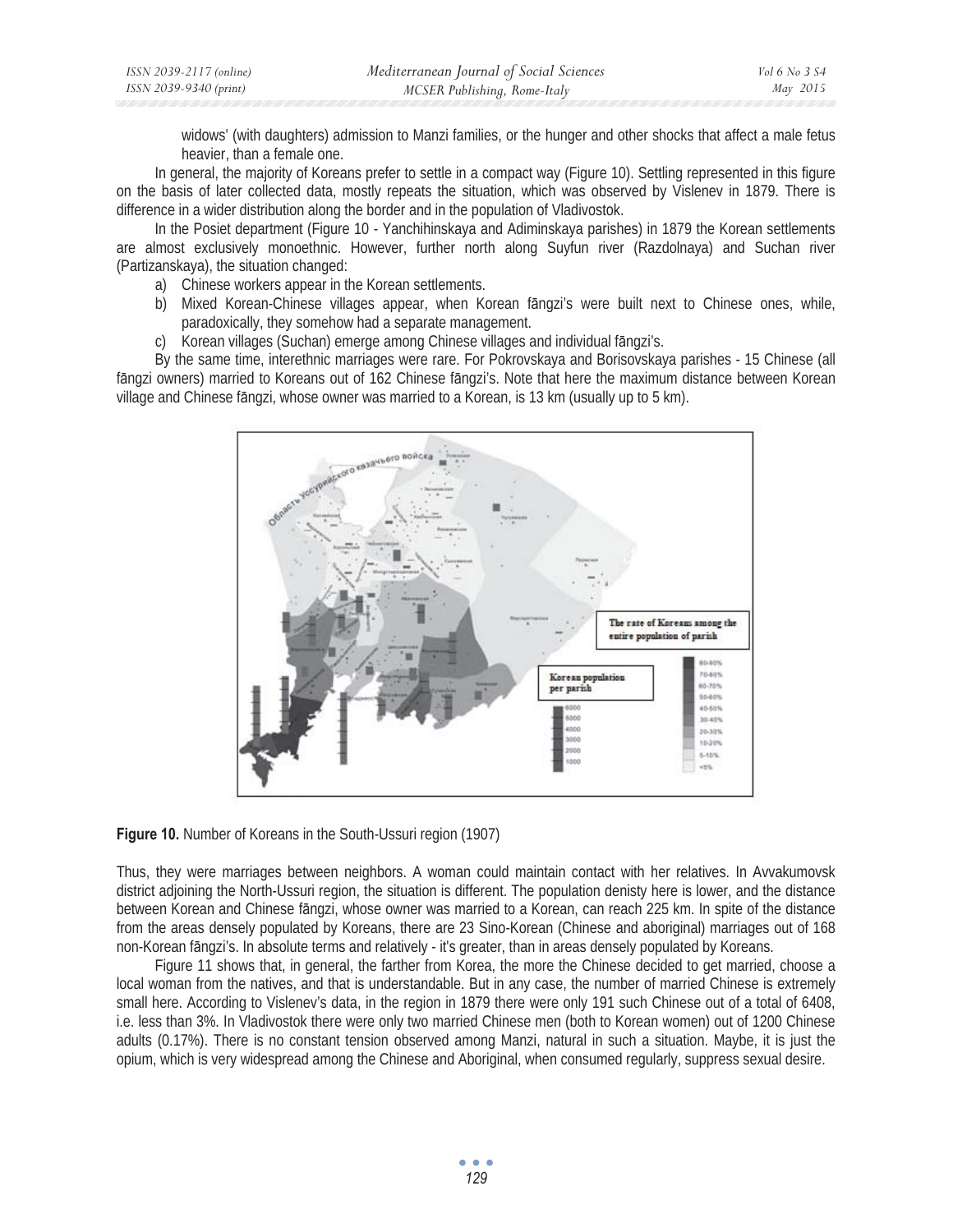

**Figure11.** Matrimonial choice of Chinese men in the South-Ussuri region for 1879

And yet, for the East Asians having a son is still the most important culturological constant. It is known that the current shortage of women in the region is about 100 million. It is believed, that this is due to special traditional expectations from a boy as family successor and guardian of spirits of the ancestors. For example, in Korea "Confucian beliefs require that everyone raises a male descendant (son), who will be responsible for taking care about the soul of his father after his death. Therefore, people who had no sons, sought to adopt any of the relatives of the younger generation. Adopted boys were considered as natural children of adopters inheriting their property, rights and privileges" (Ionova, 1960).

Among Koreans, this tradition is popular today. In 1990, the gap between the number of boys and girls among newborns reached a record level: 116/100. In certain areas, for example, in Daegu city, known for its patriarchal and ultra traditional morals, the gap was even greater. In 1988 in Daegu there were 100 baby girls for every 136 (!) baby boys. In general, it is in the more conservative provinces of the southern part of the country that the gap between the number of boys and girls is especially great. In May 1994, the Ministry of Health of South Korea forbade doctors to find out the sex of the embryo. The doctor who violates this prohibition shall be deprived of the license for 12 months. Repeated violation of the prohibition leads to a life-long deprivation of practicing medicine (Lankov, 2015, http://lankov.oriental.ru/203.shtml). This is the so-called effect of 'Missing Women of Asia'. The Vislenev's study also shows that.



Figure 12. Sex ratio among Koreans of 0 - 19 years old in the South-Ussuri region in 1879. The horizontal line is the average value of the ratio at birth and up to 14 years old in the world today - 1.07 (from 15 to 24 years old - 1,062) (The world factbook, https://www.cia.gov/library/publications/the-world-factbook/fields/2018.html, 2014)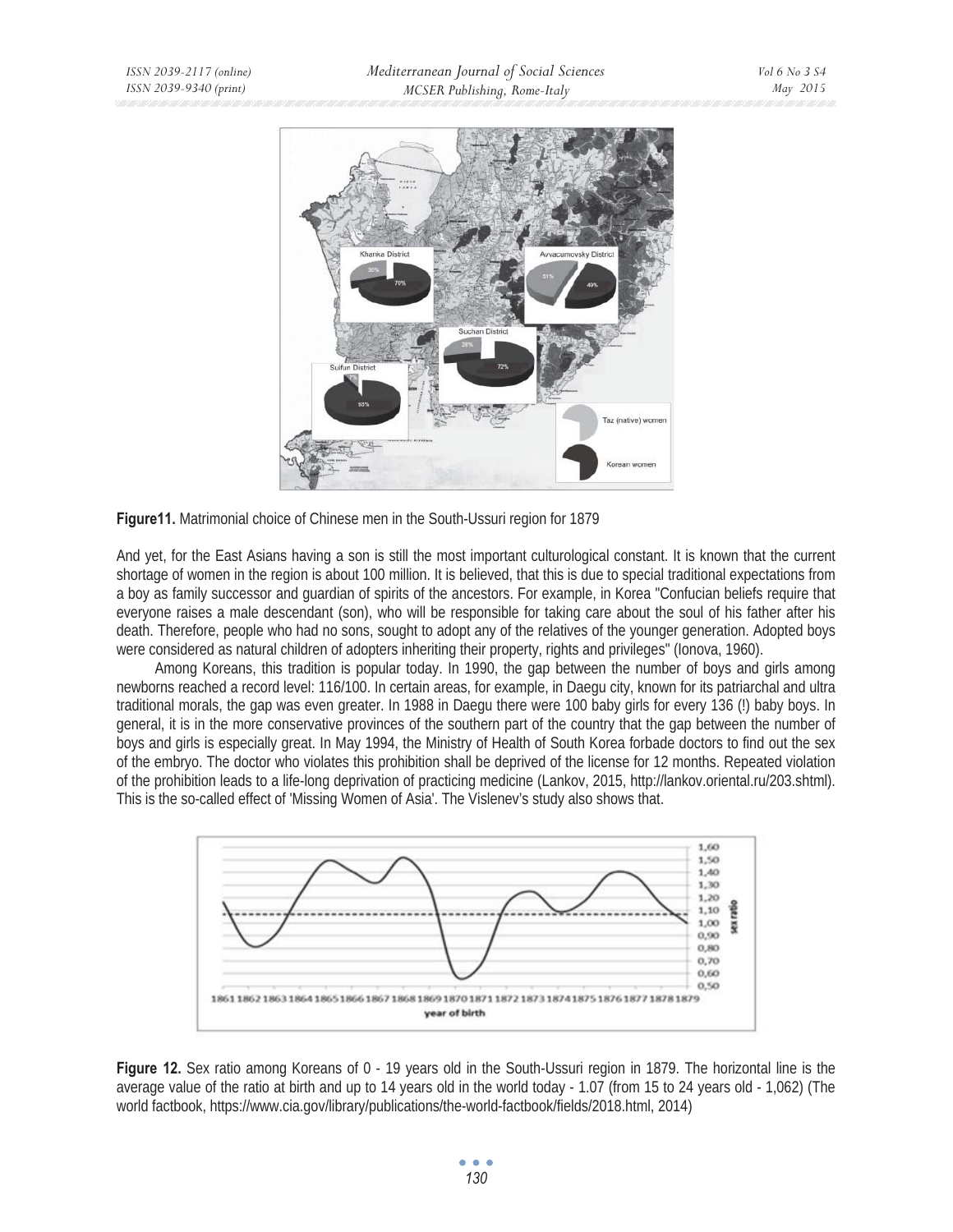| ISSN 2039-2117 (online) | Mediterranean Journal of Social Sciences | Vol 6 No 3 S4 |
|-------------------------|------------------------------------------|---------------|
| ISSN 2039-9340 (print)  | MCSER Publishing, Rome-Italy             | May 2015      |

Figure 12 shows that in the Korean settlements of the South-Ussuri region there were few years, when the number of peer-boys was 52% more than the number of girls (today's global birth rate - about 4%, in modern South Korea - 7 %, North Korea - 5%, China - 11%). In general, if we assume that all Korean children of South-Ussuri region born after 1864 were born here, then the excess of the number of boys over girls would amount to 20%. But if today (at least until 1994) the control over the birth of girls in South Korea is achieved through selective abortion, in the XIX century, there were probably other mechanisms, in particular, insufficient care about them in infancy.

As it can be seen in Figure 5, among the Russian settlers that trend was not clear. In the following groups of migrants one could observe some asymmetries in favor of male children, but for other reasons. Since the relocation was very difficult and needed, first of all, "man's hands" (even children's ones), the original settlers divided their family: head of a family with his wife, his younger brothers and sons were the first to come. As it established, the mother of the head of the family with her granddaughters and the wives of his younger brothers with their children joined them. (This is, of course, a general, common case). As a result, the number of boys and girls was becoming equal.

In addition, families of Russian and Korean settlers differed sharply in "nephews". In the first case we observe children of a brother of a head of a family occasionally, in Korean fāngzi's it is a very broad phenomenon. This phenomenon is explained in ethnography. "The responsibility of the father's brother included providing money for his nephew's wedding organization, buying him a house and a land. If the uncle was unable to support his nephew, he had to accommodate the family of the nephew at his place"(Ionova, 1960).



Vislenev's census also gives an idea of the age of marriage of the Korean women.

**Figure 13**. The number of unmarried women in the Korean villages of the South -Ussuri region and the total number of Korean women of up to 20 years old in 1879

Figure 13. show that girls got married in most cases at the age of 15 to 17 years old. In the census data we find several cases, when 13 years old Korean women were recorded as wives. In addition, there were one 25 years old and one 32 years old unmarried women living in families with parents or uncle, respectively. In any case, unmarried girls over 18 years of age are exceptions. Figure 13 clearly shows the crisis of 1869-1870, which once again proves the accuracy of Vislenev's data.

According to Yu Ionova, in Korea "the laws in 1894 defined the legal age of marriage for girls at the age of 16 and boys at the age of 20, but early marriage also existed, when a boy of 12 years of age got married to a girl of 16-18 years of age" (Ionova, 1960). This fact is confirmed by the observations of travelers in Korea (Azbelev, I.P. 1895). In the territory of the South-Ussuri region such cases have not been recorded by Vislenev.

### **4. Conclusion**

In general, the report of Vislenev gives a totally unique material not only for the study of Korean settlers in the South-Ussuri region, but also of Korean society of the second half of the XIX century. On the other hand, it was not possible to verify the credibility of that source without detailed consideration of the whole work presented in it. In our opinion and based on some direct and indirect proofs, despite the impressive breadth of Vislenev's report, it has a very high level of credibility.

Below we conclude with some issues concerning the independent existence of the Korean community in the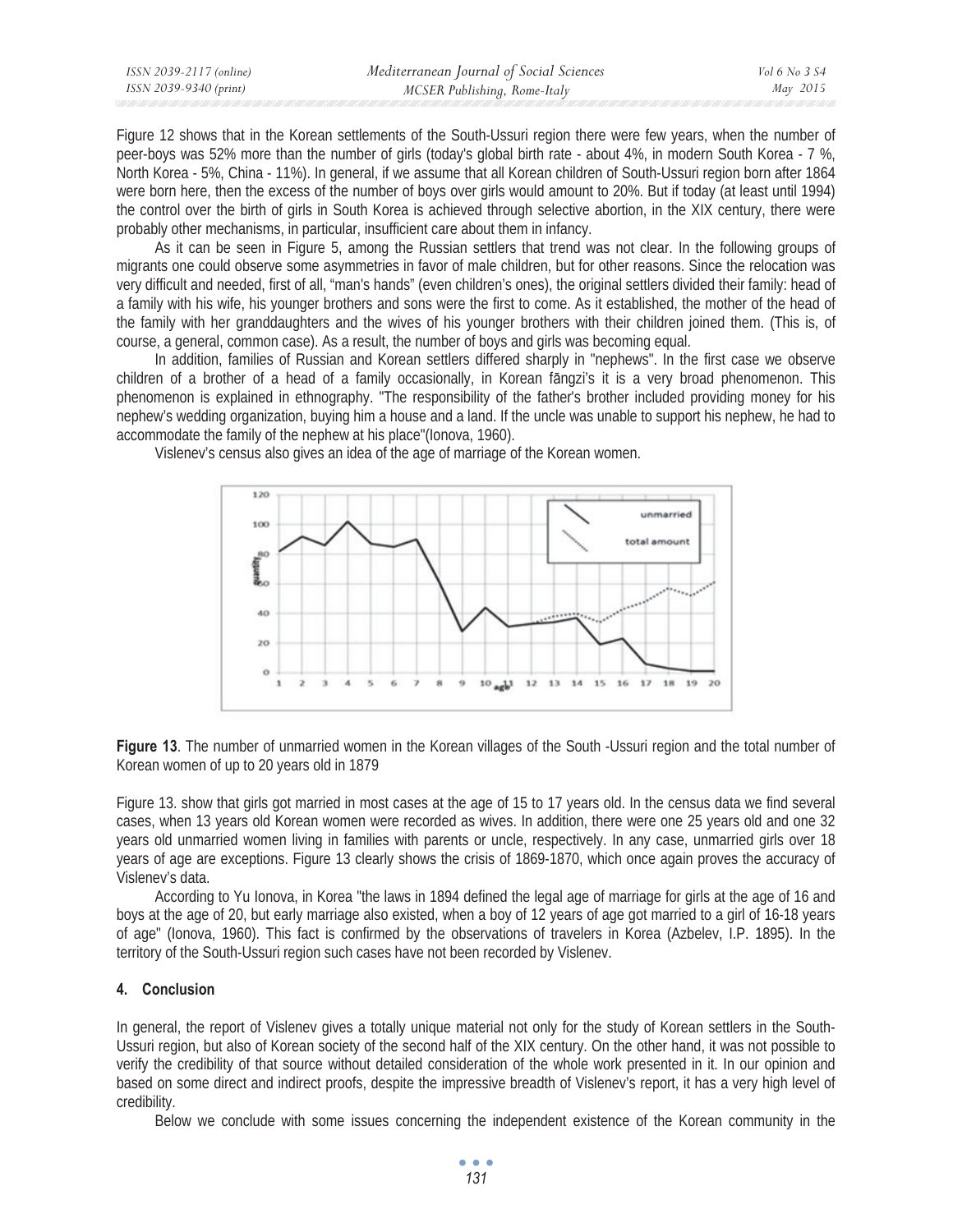South-Ussuri region.

Koreans relocated in families. Gender imbalance, which has been observed in the group of first Korean settlers, leveled off over time. Given the traditional monoethnicity of Korean men in marriage of that time (despite the 15% shortage of women in the Korean community, according to the census, there were no any Korean-Aboriginal woman marriage, although among the Chinese, it was a common practice), we assume that "bringing" brides from Korea was very common.

Apparently, marital relationship of migrants differed from the traditional one in Korea. The changing nature of matrimonial behavior during migration is a natural phenomenon and is common in other diasporas as well (Ryazantsev, Pismennaya, Karabulatova & Akramov, 2014). The report does not detect early marriages to older girls, which was largely a matter of raising the status of a minor husband. While adapting to a new environment, a family of that type was too costly. Question of the status was not the most important one. In general, the adaptation process had general and local features typical to border areas (Karabulatova, Koyche & Gultyaev, 2013). The researchers note the transformation of language and culture during the migration process, which contributes to the expansion of the research community's national worldview [Karabulatova, 2013; Karabulatova & Polivara, 2013 & Ryazantsev, 2014.).

In 1879, there were 130 Sino-Korean families in the South-Ussuri region. According to Vislenev's records, we conclude that Korean women in those families were just wives, not concubines. In addition, apparently, compared to Aboriginal women Korean women enjoyed greater popularity among Chinese men. There were less Sino-Aboriginal families, and the adolescents coming from Sino-Korean marriages almost always chose wives among Korean women. Based on those data we colnclude that there was a formal monogamy in family Sino-Korean fangzi's. Apparently, the Chinese tryed to create a family, with the possibility of transferring the accumulated property to descendants (if there were no, they adopted), thus insuring care in old age, and (according to religious reasons) after death.

In general, the majority of Koreans preferred to settle in a compact way. In Posiet area, which is the closest to Korea, in 1907 up to 90% of the population were Koreans. However, the further north we go, the situation varies considerably. Here we find mixed Korean-Chinese villages, where Korean fangzi's were close neighbors of Chinese ones, while, paradoxically, they somehow had a separate management.

While processing Vislenev's data, the significant excess of boys over girls in the Korean community (for some years peer-boys turned out to be 52% more than girls) has been observed. In our opinion, here we have a historical reflection of the 'Missing Women of Asia ' effect. However, we do not have any information about control mechanisms over the number of girls in our case.

As a result of the analysis of Vislenev's census, we have obtained valid data on the age at marriage of Korean women. We have found that girls got married in most cases at the age of 15 to 17 years. In general, in the Korean community unmarried woman of reproductive age is an extremely rare phenomenon: we found only one 25 year old and one 32 year old women living in families of parents and uncle, respectively; as well as five widows (45, 32, 27, 23 and 20 years old) with their children, who were fangzi owners (only in Korean villages).

We have found some interesting facts about the Chinese community of the South-Ussuri region. Our attention is drawn to the age structure of this group, the presence of an unexpectedly high number of elderly men, the system of adoption of Korean boys, interethnic marriages, social relations, the distribution of names, etc. This will be the subject of our future research.

The article prepared within the RFBR grant, № 15-06-02854, "Economic-mathematical modeling of social reserves Russia's demographic development: a systems approach".

### **References**

Inorodcheskoe naselenie Priamurskogo kraya. Sbornik glavneyshich ofitsialnych dokumentov po upravleniyu Vostochnoy Sibiriyu. Tom IV. Vipusk 2. Koreitsy i inorodtsy Yuzhno-Ussuriyskogo kraya Primorskoy oblasti. Irkutsk, 1884.

- Saveliev, I. 2010. Mobility Decision-Making and New Diasporic Spaces: Conceptualizing Korean Diasporas in the Post-Soviet Space. In the: Pacific Affairs, Vol.83, No.3. pp. 481-504.
- Lee, W. 2012. The Koreans' Migration to the Russian Far East and Their Deportation to Central Asia: From the 1860s to 1937, Graduate School of the University of Oregon.
- Tkachev, S. 2010. Modernisation in Ussury Region (mid. XIX beg. XX centuries): History, Methodology and Sources of Research. In the: Studies of Landscape History on East Asian Inland Seas: Research Institute for Humanity and Nature, Kyoto, Japan. pp. 23- 32.

Naimar, N. 2010. Stalin's Genocides. Princeton, NJ: Princeton University Press, 2010.

Chung, D., Matt Dibble & Meredith Jung-En Woo 2006. German Kim of the Kazakh State University is the historical consultant. Koryo Saram - The Unreliable People (documentary film - one hour) 2006.